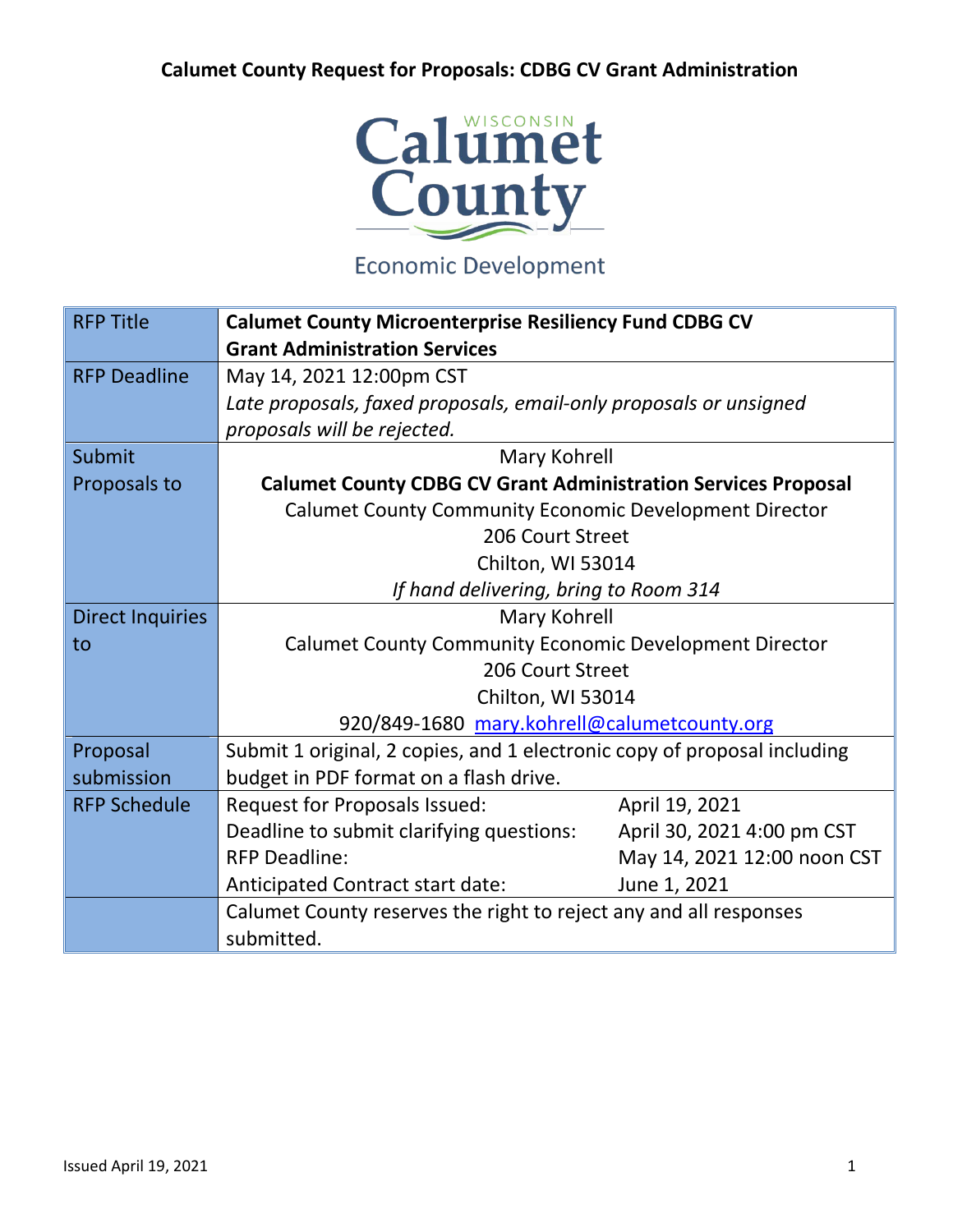## **Request for Proposals Background**

### Notice of Request

Calumet County, Wisconsin, is seeking proposals for grant administration services for the Calumet County Microenterprise Resiliency Fund CDBG CV Project. The County has received notification of funding from WI DOA's Community Development Block Grant (CDBG) CV Program for this project.

Minimum contractor requirements include previous experience in grant administration on CDBG or similar state/federally funded projects. Proposals will be accepted from individuals, firms, or groups of firms with the demonstrated expertise and experience in these areas of practice.

#### Contact Information

All interested persons and firms should contact Mary Kohrell, Community Economic Development Director, at 920/849- 1680 o[r mary.kohrell@calumetcounty.org](mailto:mary.kohrell@calumetcounty.org) to request additional information, as needed. Persons/firms that intend to submit a proposal should send notification of intent to Calumet County with the person's/firm's name and contact information in case of addenda or other changes. Additionally, the RFP may be sent to those persons/firms that are included on the Calumet County list specifically created for this RFP. Those to whom Calumet County has sent an RFP and those who have provided contact information through a request for a copy of the RFP or through a notification of intent will receive all information regarding the RFP. The information may include, but is not limited to, any amendments to the RFP, answers to inquiries received regarding the RFP, or changes to the RFP schedule.

#### Questions Regarding This RFP

This solicitation contains a description of the project and services required. Interested proposers have the responsibility of understanding what is required by this solicitation. During the review of the RFP, if the Proposer discovers any errors, omissions, or ambiguities within the RFP, they should identify them in writing and call them to the immediate attention of the County prior to the RFP submission deadline. Calumet County shall not be held responsible for any person's/firm's lack of understanding of the project.

Questions for clarification concerning this RFP must be in writing and received via email to [mary.kohrell@calumetcounty.org](mailto:mary.kohrell@calumetcounty.org) no later than 4:00 pm on April 30, 2021. After this date, questions involving the content or intent of the proposal will not be answered. All questions will be responded to by Mary Kohrell in writing via email not later than 12:00 noon on May 4, 2021, and provided to all parties requesting an RFP for which the County has the contact information, and treated as an addendum to the RFP packet.

### Addenda Interpretations

If it becomes necessary to revise any part of this RFP, a written addendum will be provided. Calumet County is not bound by any oral clarifications changing the scope of the work for this project. All addenda issued by Calumet County will become part of the official RFP and will be emailed to all Proposers of record based upon contact information on record at the original time of issuance or subsequently provided.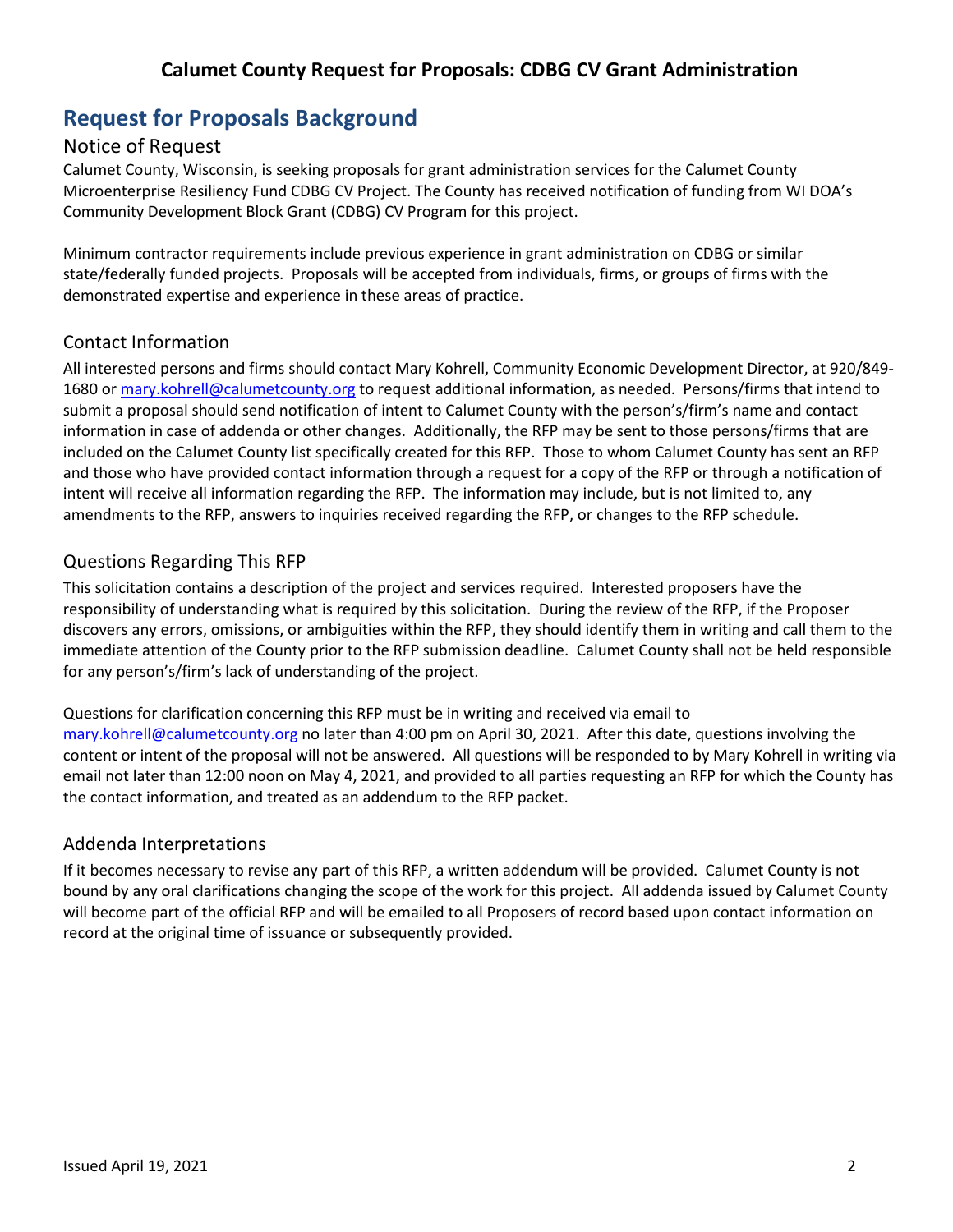## **Scope of Services & Deliverables**

Calumet County has received \$881,400 in federal funding from the CDBG CV program to create the Calumet County Microenterprise Resiliency Fund. The purpose of this grant is to provide financial and technical assistance to microenterprises (businesses with 5.0 or fewer employees including the owner) in the non-entitlement areas of Calumet and Outagamie Counties as well as in the City of Menasha and Village of Fox Crossing (shown in the map to the right) which have been negatively impacted by COVID-19. Dissemination of the grants to microenterprises will be the responsibility of Calumet County's grant subrecipient, WWBIC. Of the total grant award, Calumet County anticipates awarding a total of \$780,000 for 65 grants of \$12,000 to microenterprises in the grant service area. WWBIC will have responsibility for project tasks regarding financial and technical assistance to the microenterprises in partnership with Calumet and Outagamie Counties, conducted in accordance with all applicable CDBG CV regulations, for an amount of \$91,400. The remaining \$10,000 of the budget is allocated for grant administration.



The primary beneficiaries of the Microenterprise Resiliency Fund will be microenterprises whose owner meets the LMI national objective.

Priority emphasis will be given to microenterprise owners who are socially and economically disadvantaged including women, veterans, and people of color.

#### **The selected person(s)/firm(s) will serve as and perform the functions of Grant Administrator for this Community Development Block Grant award, including:**

- Preparing and submitting CDBG contract and amendment documents, as applicable
- Managing the CDBG Project records
- Preparing and submitting applicable Environmental Record documents for the CDBG Project
- Coordinating the second Citizen Participation meeting and maintaining and submitting required records for Citizen Participation for the CDBG Project
- Preparing and submitting CDBG reporting documents for the CDBG Project, including but not limited to Semi-Annual Reports, Single Audit Statements, Section 3 Reports, Equal Opportunity/Minority Business Enterprise/Women Business Enterprise (MBE/WBE) Reports.
- Preparing and submitting CDBG monitoring documents and responding to monitoring requirements as applicable for the CDBG Project.
- Managing financial records for the CDBG Project and preparing and submitting CDBG requests for payment and related required documentation.
- Preparing and submitting the CDBG Project Completion Report and supporting documents.
- Complying with CDBG regulations and policies applicable to the Project.

All work to be undertaken as part of this proposed program must be in accordance with the Federal Code of Federal Regulations, including but not limited to 24 CFR, Part 570 and 24 CFR, Part 58; and other applicable State and Federal requirements including requirements for CDBG projects regarding Conflicts of Interest, Lobbying, and Section 3. Applicable requirements must be met by the selected entity for this RFP, and any entities awarded a contract or subcontract.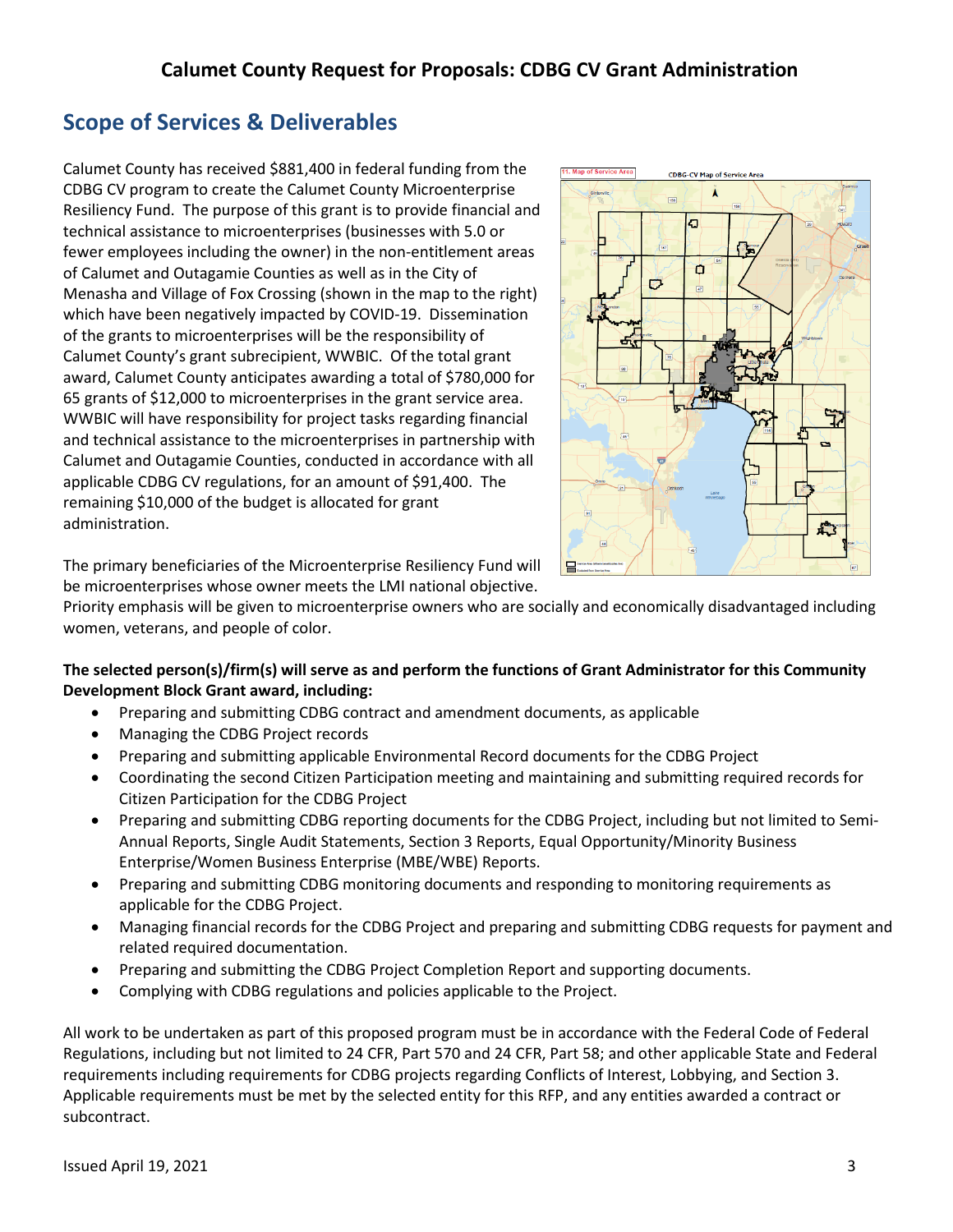## **Proposal Requirements**

### Directions for Submittal

Proposals must be received no later than 12:00 noon CST on May 14, 2021. Direct submittals to: Mary Kohrell **Calumet County CDBG CV Grant Administration Services Proposal** Calumet County Community Economic Development 206 Court Street Chilton, WI 53014

Submit 1 paper original and 2 paper copies, and 1 electronic copy of proposal and costs in PDF format on a flash drive. Proposal delivery shall include a sealed envelope/package containing the proposals and flash drive, labelled with your firm name and title: **Calumet County CDBG CV Administrative Services Proposal**. Calumet County reserves the right to reject any and all Proposals not meeting the requirements of this Request for Proposals for consulting services.

Persons requesting ADA assistance accommodations for hearing and speech impaired may contact Mary Kohrell at 206 Court Street, Chilton, WI, o[r mary.kohrell@calumetcounty.org,](mailto:mary.kohrell@calumetcounty.org) 920/849-1680.

Individuals/firms interested in being considered for this project must submit a proposal detailing qualifications, technical expertise, management and staff capabilities, related prior experience, and a detailed cost estimate for the Scope of Services described above. The objective of the competitive process is to objectively select the firm that will provide high-quality, efficient, and cost-effective services. The selected person(s)/firm(s) will be invited to contract with Calumet County for consulting services.

#### Preferred skills and evaluation criteria

Preferred skills and experience of the person or firm selected as the Grant Administrator include:

- Provision of grant administrator services for 3 or more similar projects.
- Minimum of 1 year of experience with this specific type of work.
- Minimum of 1 year of experience with the CDBG program or similar federal/state funded projects.
- Ability to submit references regarding professional qualifications from a minimum of 2 previous clients for which the person(s)/firm(s) has/have performed work (include contact name, title, firm/organization/government name, email address, mailing address, and telephone number).
- The person/firm may not be selected if there have been any unresolved issues relative to the services provided.

Proposal submissions will be reviewed by the Selection Committee according to the following categories and point scale; up to 100 points.

- Level of Project Coordinator/Lead's Experience 0 20 Points
- Firm's Project Completion Background 0 20 Points
- Number and quality of references from Similar Projects 0 20 Points
- Firm's Familiarity with Community's Needs 0 10 Points
- Responsiveness to Specifications of Project/RFP 0 10 Points
- Budget and Cost Effectiveness 0 10 Points
- Minority, Women, or Disadvantaged Business Enterprise 0-5 Points
- Small Business Enterprise 0 5 Points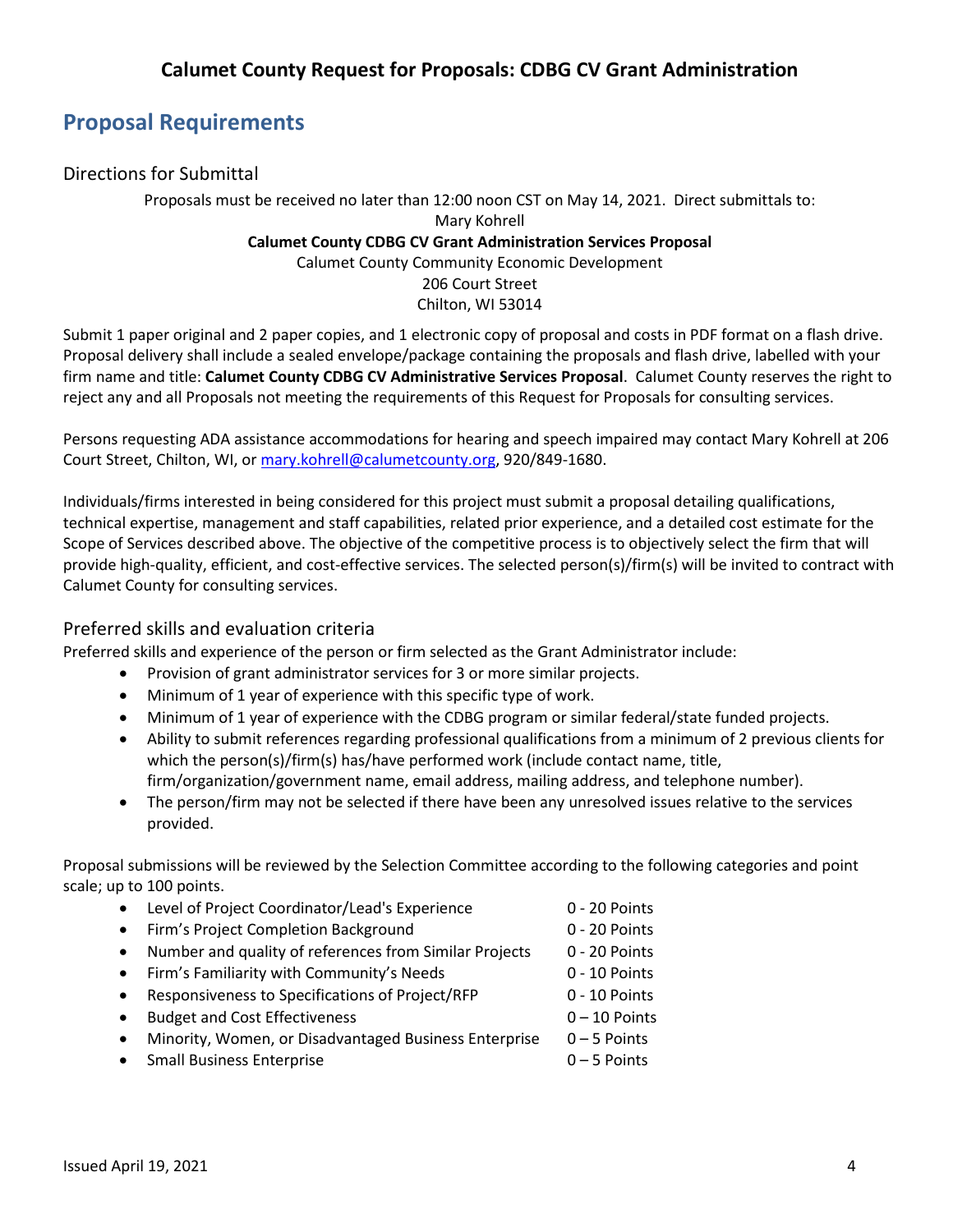## Proposal Contents and Format

Proposals must be submitted in typed format with the items to be included in the proposal placed in the order listed below. Proposal must be signed by the submitter or authorized representative and dated. The pages of the proposal must be numbered in consecutive order and should not exceed the maximum sheet size of 8.5" x 11." The name, mailing address, phone number, and email address of the Proposer should be placed in the upper left corner on the cover page of the Proposal. Proposals should not exceed 15 pages in length, except that items 7-9 specified below do not count toward the 15-page total.

Proposal Contents:

- 1. Cover Letter.
- 2. Project scope statement describing the work to be undertaken, include the services outlined in the RFP.
- 3. Project work plan indicating mechanisms proposed to coordinate the work effort with Calumet County and WWBIC.
- 4. Proposer's profile and a clear concise statement with:
	- a. Examples indicating past performance and familiarity with the type of work detailed in the RFP
	- b. Examples of implementation of the Proposer's work/services in other communities and noted successes
	- c. A list of client references for which Proposer provided similar services as described in the RFP.
- 5. Project team statement indicating the professional and technical qualifications of the key persons who will be assigned to the project and their responsibilities within the Scope of Services. Resumes for key personnel should be included.
- 6. Project budget with estimated level of effort for each member of the team and for each major task.
- 7. Copy of professional services agreement.
- 8. Copy of completed Potential Conflict of Interest Disclosure (see page 8 below)
- 9. Copy of Lobbying Certification Form (see page 9 below)

### Selection Process Schedule

- Final selection of the grant administration provider will be based upon the maximum total points scored as set forth in the Rating System on page 4.
- Calumet County's Proposal Selection Committee will review applicant proposals during the week of May 17, 2021, and anticipate recommending a proposed Grant Administrator by May 21, 2021.
- Calumet County reserves the right to negotiate a contract with the service provider selected to perform the professional services required.
- Calumet County intends the start date for this work to be June 1, 2021.
- The scope of services will take place over approximately a 20-month period.
- Given the nature of the microenterprise grant program, the majority of project activity will take place within the first 4-6 months of the project timeline.

#### Other Conditions of Proposal Submittal

- Only one proposal will be accepted from any person, firm, or entity.
- No proposal will be accepted from any person, firm, or entity that is in arrears for any obligation to Calumet County, is debarred from contracting for federally funded projects, or that otherwise may be deemed irresponsible or unresponsive by Calumet County or its staff.
- All Proposals submitted become public information and may be reviewed by anyone requesting to do so at the conclusion of the evaluation process.
- Requirements and conditions of employment and contracting to be observed for compliance with Conflict of Interest and lobbying.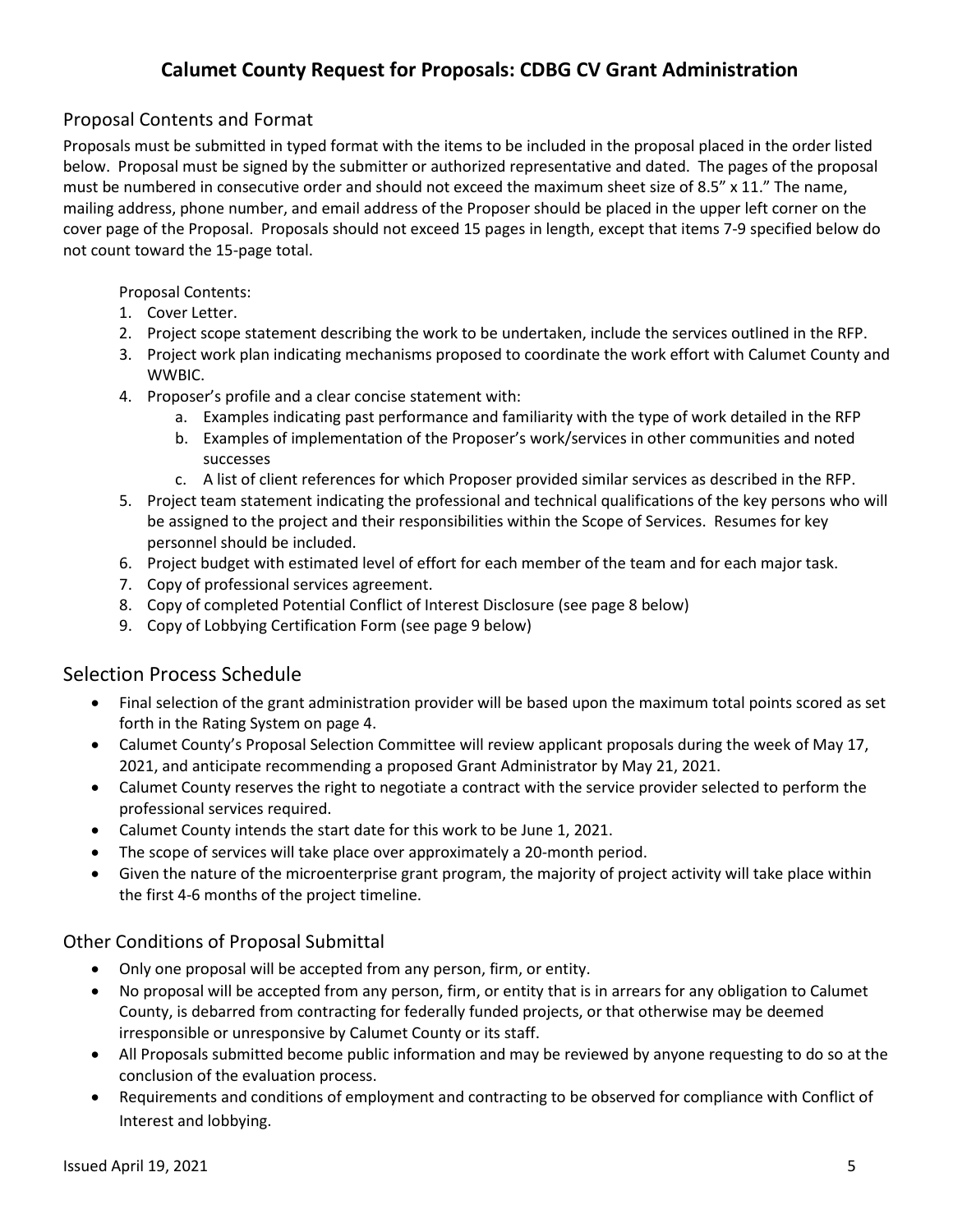## **State and Federal Regulatory Requirements for CDBG-Assisted Projects**

This project is funded with CDBG funds, therefore entities responding to this proposal need to be in compliance with the following requirements, and the contract executed between Calumet County and the selected Grant Administrator will need to include these CDBG required provisions:

1. Complete and return the Potential Conflict of Interest Disclosure Form included on page 8 of this document, and be in compliance with the following Conflict of Interest Clause for Community Development Block Grant Programs:

> *24 CFR 570.489(h) CONFLICT OF INTEREST CLAUSE FOR COMMUNITY DEVELOPMENT BLOCK GRANT PROGRAMS Code of Federal Regulations Title 24 570.489(h) Program administrative requirements*

#### *(h) Conflict of interest:*

*(1) Applicability. (i) In the procurement of supplies, equipment, construction, and services by the States, units of local general governments, and sub-recipients, the conflict of interest provisions in paragraph (g) of this section shall apply.* 

*(ii) In all cases not governed by paragraph (g) of this section, this paragraph (h) shall apply. Such cases include the acquisition and disposition of real property and the provision of assistance with CDBG funds by the unit of general local government or its sub-recipients, to individuals, businesses and other private entities.* 

*(2) Conflicts prohibited. Except for eligible administrative or personnel costs, the general rule is that no persons described in paragraph (h)(3) of this section who exercise or have exercised any functions or responsibilities with respect to CDBG activities assisted under this subpart or who are in a position to participate in a decision-making process or gain inside information with regard to such activities, may obtain a financial interest or benefit from the activity, or have an interest or benefit from the activity, or have an interest in any contract, subcontract or agreement with respect thereto, or the proceeds thereunder, either for themselves or those with whom they have family or business ties, during their tenure or for one year thereafter.* 

*(3) Persons covered. The conflict of interest provisions for paragraph (h)(2) of this section apply to any person who is an employee, agent, consultant, officer, or elected official or appointed official of the state, or of a unit of general local government, or of any designated public agencies, or sub-recipients which are receiving CDBG funds.* 

*(4) Exceptions: Thresholds requirements. Upon written request by the State, an exception to the provisions of paragraph (h)(2) of this section involving an employee, agent, consultant, officer, or elected official or appointed official of the state may be granted by HUD on a case-by-case basis. In all other cases, the state may grant such an exception upon written request of the unit of general local government provided the state shall fully document its determination in compliance with all requirements of paragraph (h)(4) of this section including the state's position with respect to each factor at paragraph (h)(5) of this section and such documentation shall be available for review by the public and by HUD. An exception may be granted after it is determined that such an exception will serve to further the purpose of the Act and the effective and efficient administration of the program or project of the state or unit of general local government as appropriate. An exception may be considered only after the state or unit of general local government, as appropriate, has provided the following:* 

*(i) A disclosure of the nature of the conflict, accompanied by an assurance that there has been public disclosure of the conflict and a description of how the public disclosure was made; and* 

*(ii) An opinion of the attorney for the state or the unit of general local government, as appropriate, that the interest for which the exception is sought would not violate state or local law.* 

*(5) Factors to be considered for exceptions. In determining whether to grant a requested exception after the requirements of*  paragraph (h)(4) of this section have been satisfactorily met, the cumulative effect of the following factors, where applicable, *shall be considered:* 

*(i) Whether the exception would provide a significant cost benefit or an essential degree of expertise to the program or project which would otherwise not be available;* 

*(ii) Whether an opportunity was provided for open competitive bidding or negotiation;* 

*(iii) Whether the person affected is a member of a group or class of low or moderate income persons intended to be the beneficiaries of the assisted activity, and the exception will permit such person to receive generally the same interests or benefits as are being made available or provided to the group or class;* 

*(iv) Whether the affected person has withdrawn from his or her functions or responsibilities, or the decision-making process with respect to the specific assisted activity in question;* 

*(v) Whether the interest or benefit was present before the affected person was in a position as described in paragraph (h)(3) of this section;* 

*(vi) Whether undue hardship will result either to the State or the unit of general local government or the person affected when weighed against the public interest served by avoiding the prohibited conflict; and* 

*(vii) Any other relevant considerations.*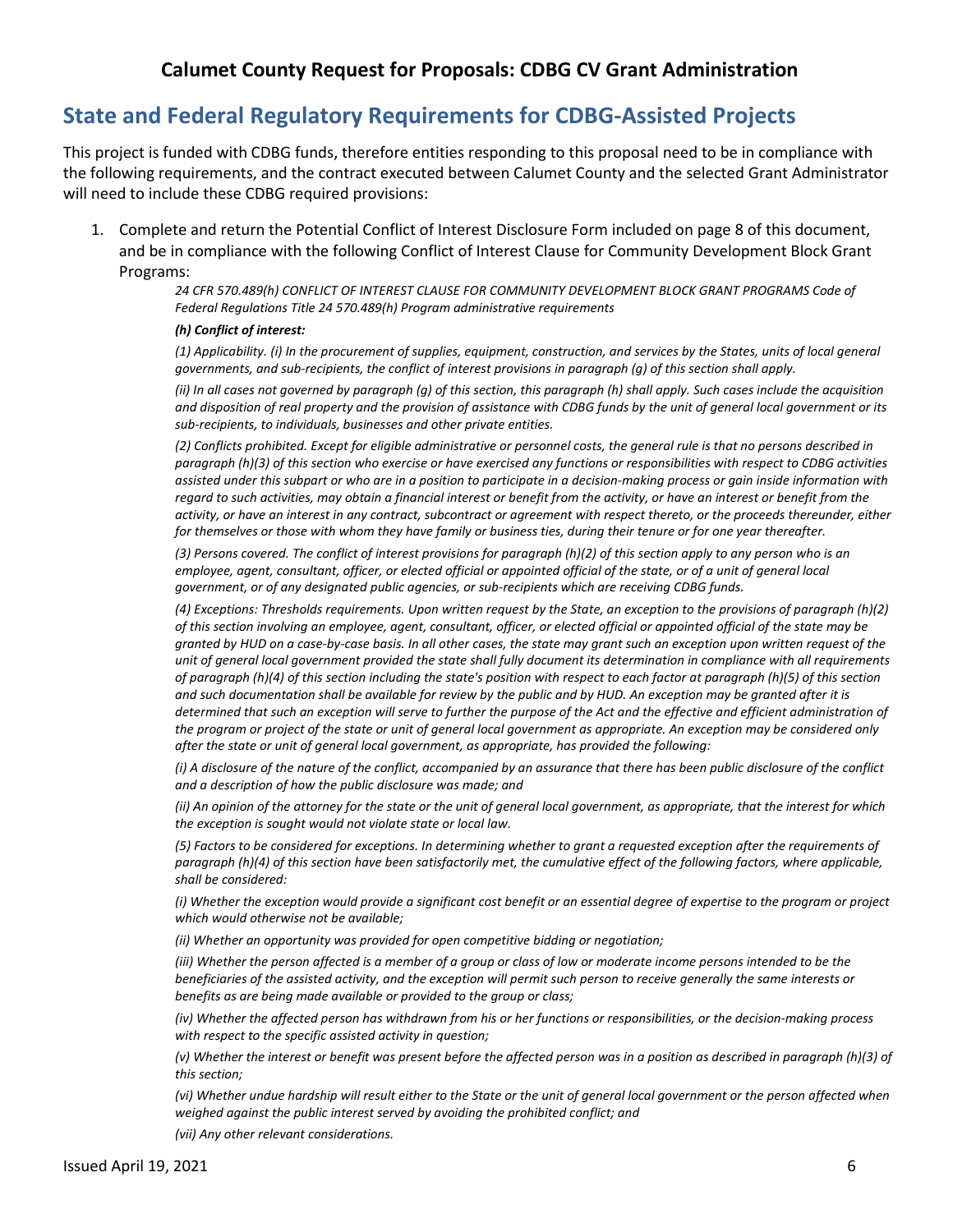- 2. Complete and return the Lobbying Certification Form included on page 9 of this document verifying compliance with federal lobbying requirements.
- 3. Section 3 of the Housing and Urban Development Act of 1968, as amended, 12 U.S.C. 1701u:

*1. Section 3 of the Housing and Urban Development Act of 1968. The work to be performed under this contract is subject to the requirements of Section 3 of the Housing and Urban Development Act of 1968, as amended, 12 U.S.C. 1701u (Section 3). The purpose of Section 3 is to ensure that employment and other economic opportunities generated by HUD assistance or HUDassisted projects covered by Section 3, shall, to the greatest extent feasible, be directed to low- and very low-income persons, particularly persons who are recipients of HUD assistance for housing.* 

*2. The parties to this contract agree to comply with HUD's regulations in 24 CFR 135, which implement Section 3. As evidenced by their execution of this contract, the parties to this contract certify that they are under no contractual or other impediment that would prevent them from complying with the part 135 regulation.* 

*3. The contractor agrees to send to each labor organization or representative of workers with which the contractor has a collective bargaining agreement or other understanding, if any, a notice advising the labor organization or workers' representative of the contractor's commitments under this Section 3 clause, and will post copies of the notice in conspicuous places at the work site where both employees and applicants for training and employment positions can see the notice. The notice shall describe the Section 3 preference, shall set forth minimum number and job titles subject to hire, availability of apprenticeship, and training positions, the qualifications for each; and the name and location of the person(s) taking applications for each of the positions; and the anticipated date the work shall begin.* 

*4. The contractor agrees to include this Section 3 clause in every sub-contract subject to compliance with regulations in 24 CFR 135, and agrees to take appropriate action, as provided in an applicable provision of the sub-contractor in this Section 3 clause, upon a finding that the sub-contractor is in violation of the regulations in 24 CFR 135. The contractor will not sub-contract with any sub-contractor where the contractor has notice or knowledge that the sub-contractor has been found in violation of the regulations in 24 CFR 135.* 

*5. The contractor will certify that any vacant employment positions, including training positions, that are filled (1) after the contractor is selected but before the contract is executed, and (2) with persons other than those to whom the regulations of 24 CFR 135 require employment opportunities to be directed, were not filled to circumvent the contractor's obligations under 24 CFR 135.* 

*6. Non-compliance with HUD's regulations in 24 CFR 135 may result in sanctions, termination of this contract for default, and debarment or suspension from future HUD assisted contracts.* 

*7. With respect to work performed in connection with Section 3 covered Indian housing assistance, Section 7(b) of the Indian Self-Determination and Education Assistance Act (25 U.S.C. 450e) also applies to the work to be performed under this contract. Section 7(b) requires that to the greatest extent feasible: (i) preference and opportunities for training and employment shall be given to Indians; and (ii) preference in the award of contracts and sub-contracts shall be given to Indian organizations and Indian-Owned Economic Enterprises. Parties to this contract that are subject to the provisions of Section 3 and Section 7(b) agree to comply with Section 3 to the maximum extent feasible, but not in derogation of compliance with section 7(b).*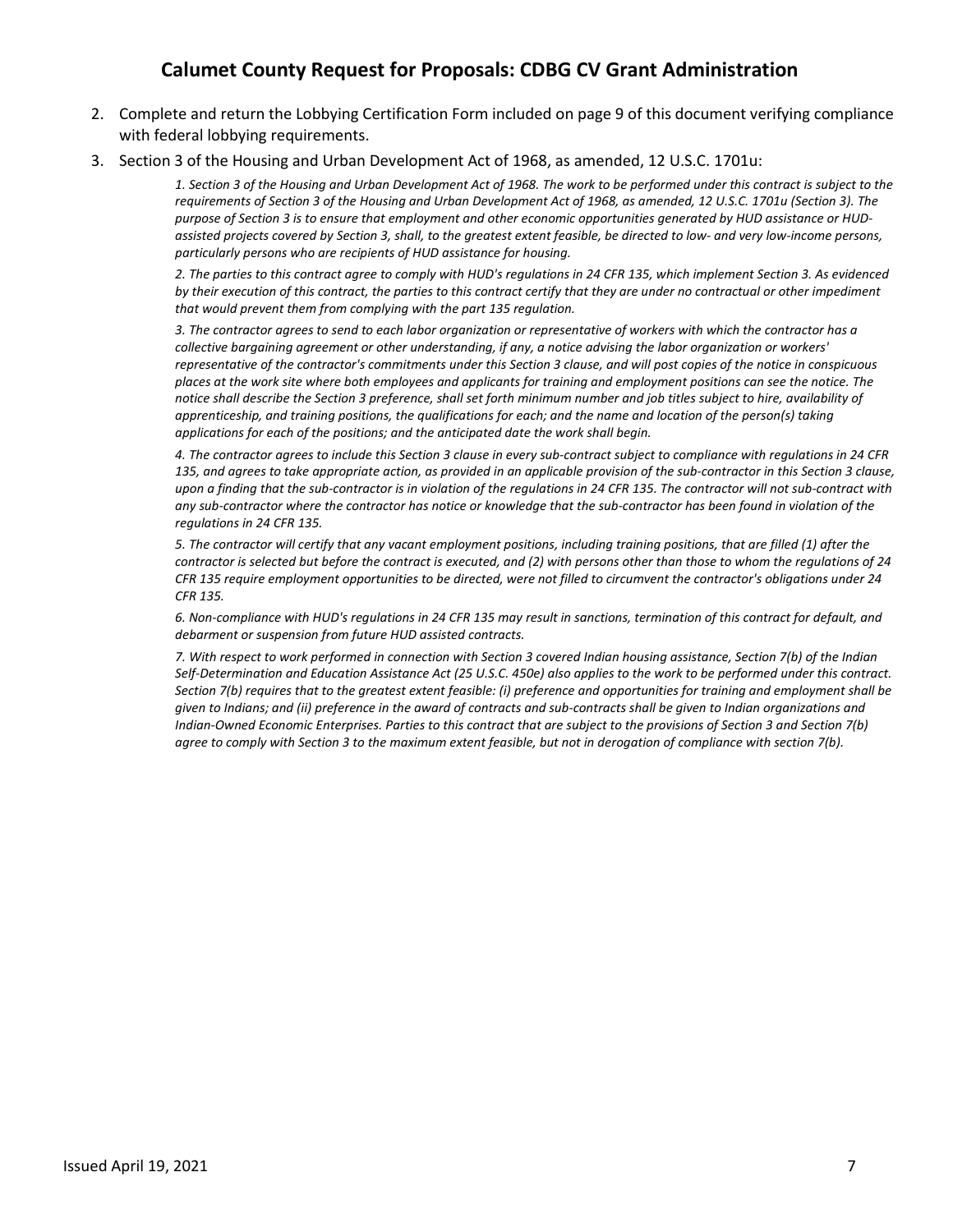## **POTENTIAL CONFLICT OF INTEREST DISCLOSURE**

*Calumet County Microenterprise Resiliency Fund CDBG CV Grant Administrator*

**Do you have family or business ties to any of the people listed below?**

| Nο<br>Yes |  |
|-----------|--|
|-----------|--|

**If yes, please check the box next to the name(s) of the individual(s) and describe the relationship in the space provided below:**

| ELECTED OFFICIALS:                                                          |
|-----------------------------------------------------------------------------|
| Alice Connors, Calumet County Board Chairwoman                              |
| Beth Hauser, Calumet County Clerk                                           |
| CALUMET COUNTY ADMINISTRATION, DEPARTMENT HEAD and STAFF AND LEGAL COUNSEL: |
| Mary Kohrell, Calumet County Community Economic Development Director        |
| Todd Romenesko, Calumet County Administrator                                |
| <b>REVIEW COMMITTEE MEMBERS:</b>                                            |

Connie Leonhard, Calumet County Department of Administration

Julie Stoffel, Director, WWBIC Northeast Office

Kara Homan, Outagamie County

**Description of Relationship(s):**

**Please Note: The name of any bidder with a potential conflict of interest will be disclosed at the Calumet County Review Team meeting in which proposals are discussed. Potential conflicts of interest will be reviewed in accordance with 24 CFR 570.489(h).** 

| Printed Name of Individual | Title | Signature |
|----------------------------|-------|-----------|
|                            |       |           |

Name of Business/Firm/Company discussed by Date Signed [MM/DD/YYYY]

Source: WI DOA, DEHCR,<https://doa.wi.gov/Pages/LocalGovtsGrants/CDBGImplementationHandbook.aspx> Revised August 31, 2017